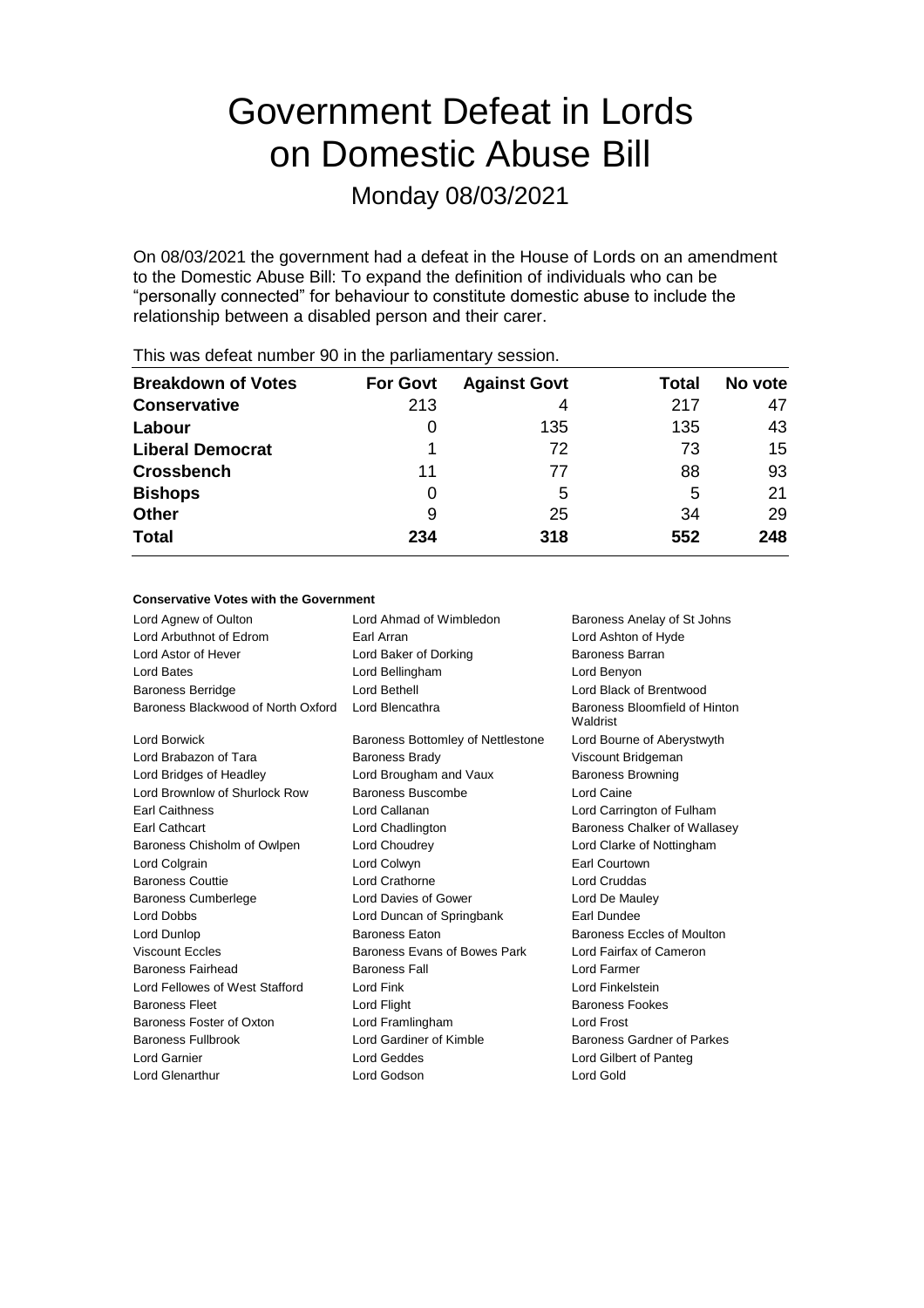Lord Greenhalgh **Lord Grimstone of Boscobel** Viscount Hailsham<br>
Lord Hammond of Runnymede Lord Hannan of Kingsclere Lord Harris of Peckham Lord Hammond of Runnymede Lord Hannan of Kingsclere Lord Haselhurst **Lord Hayward** Baroness Helic Lord Henley Lord Herbert of South Downs Lord Hodgson of Astley Abbotts Baroness Hodgson of Abinger Lord Holmes of Richmond Baroness Hooper Lord Horam **Lord Howard of Rising** Lord Howard of Lympne Earl Howe **Lord Howell of Guildford Lord Hunt of Wirral** Lord James of Blackheath Baroness Jenkin of Kennington Lord Johnson of Marylebone Lord Jopling Lord Kamall Lord Keen of Elie Lord King of Bridgwater Lord Kirkham Lord Kirkhope of Harrogate Lord Lamont of Lerwick Lord Lancaster of Kimbolton Lord Lang of Monkton Lord Lansley **Lord Leigh of Hurley** Lord Lord Lilley Earl Lindsay **Lord Lingfield** Earl Liverpool Lord Lingfield Earl Liverpool Lord Livingston of Parkhead Marquess of Lothian Cord Mackay of Clashfern Baroness Manzoor Lord Marlesford Lord Maude of Horsham Lord McColl of Dulwich Baroness McGregor-Smith Lord McInnes of Kilwinning Lord McLoughlin **Lord Mendoza** Baroness Mobarik Baroness Mone **Baroness Montrose** Baroness Morgan of Cotes Baroness Morris of Bolton **Baroness Morrissey Baroness Morrissey** Lord Moylan Lord Moynihan **Community** Cord Nash **Baroness Neville-Jones** Lord Nash Baroness Neville-Jones Baroness Neville-Rolfe **Baroness Nicholson of Winterbourne** Baroness Noakes Lord Northbrook Lord Norton of Louth Lord O'Shaughnessy Lord Parkinson of Whitley Bay Lord Patten of Barnes Lord Patten Baroness Penn **Exercise Set Exercise Set Access** Lord Pickles **Baroness Pidding** Lord Polak Lord Popat Lord Porter of Spalding Lord Price **Lord Rana** Lord Rana Lord Ranger Baroness Rawlings **Rawlings Lord Reay 1996 Baroness Redfern** Lord Renfrew of Kaimsthorn Lord Ribeiro Viscount Ridley Lord Risby Lord Robathan Baroness Rock Lord Rose of Monewden Lord Rotherwick Lord Saatchi Baroness Sanderson of Welton Lord Sassoon and Baroness Sater Baroness Scott of Bybrook Baroness Seccombe Lord Selkirk of Douglas Lord Sharpe of Epsom Lord Sheikh Lord Sherbourne of Didsbury Baroness Shields Earl Shrewsbury Lord Smith of Hindhead Baroness Stedman-Scott Lord Strathclyde Baroness Stroud Baroness Sugg 
and Buri Lord Suri 
Baroness Sugg 
and Lord Swinfen Lord Taylor of Holbeach Lord Tebbit Lord Trefgarne Viscount Trenchard Lord True Lord Tugendhat Lord Udny-Lister Viscount Ullswater Lord Vaizey of Didcot Baroness Vere of Norbiton Baroness Verma Lord Vinson Lord Wakeham Baroness Warsi Lord Wei Lord Wharton of Yarm Lord Whitby Lord Willetts Baroness Williams of Trafford Lord Wolfson of Tredegar Baroness Wyld Lord Young of Cookham Lord Young of Graffham Viscount Younger of Leckie

Lord Goldsmith of Richmond Park Lord Goodlad Lord Grade of Yarmouth

#### **Conservative Votes against the Government**

Lord Cormack **Baroness Meyer** Baroness Meyer **Baroness Newlove** Lord Shinkwin

#### **Labour Votes with the Government**

## **Labour Votes against the Government**

Lord Bach **Baroness Bakewell Baroness Bakewell Lord Bassam of Brighton** Lord Boateng **Lord Bradley** Lord Bradley **Lord Bragg** 

Lord Adonis Lord Alli Baroness Amos

Lord Anderson of Swansea **Baroness Andrews** Baroness Andrews Baroness Armstrong of Hill Top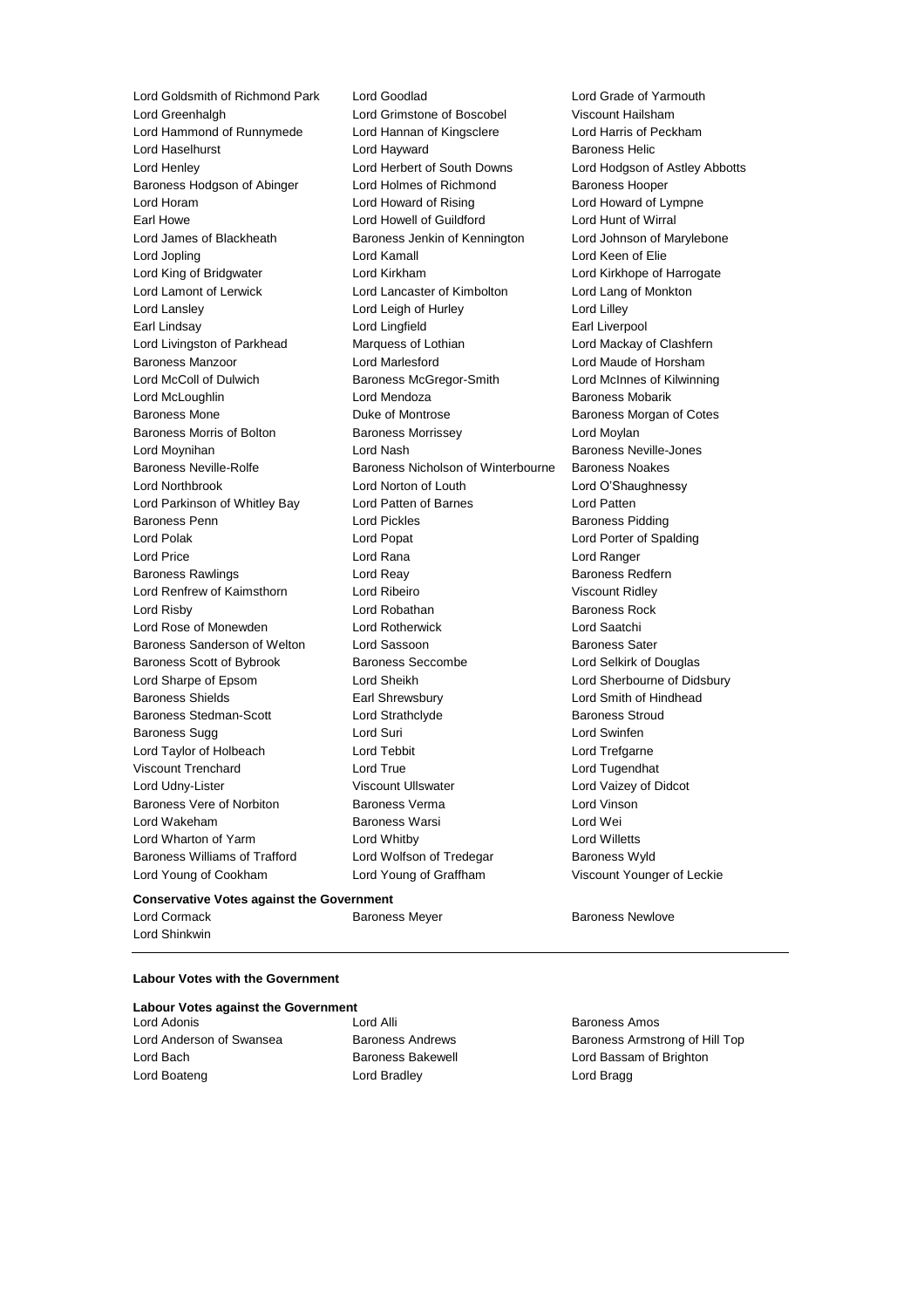Lord Brooke of Alverthorpe Lord Browne of Ladyton Baroness Bryan of Partick Baroness Chakrabarti Viscount Chandos Baroness Clark of Kilwinning Baroness Cohen of Pimlico **Lord Collins of Highbury** Baroness Corston Baroness Crawley Lord Cunningham of Felling Lord Davidson of Glen Clova Lord Davies of Brixton Lord Davies of Oldham Lord Davies of Stamford Baroness Donaghy **Lord Donoughue** Baroness Drake Baroness Drake Lord Dubs Lord Eatwell Lord Elder Lord Evans of Watford Lord Falconer of Thoroton Lord Filkin Lord Foulkes of Cumnock Baroness Gale Lord Giddens Baroness Golding Baroness Goudie Lord Grantchester Lord Griffiths of Burry Port Lord Grocott Lord Hain Viscount Hanworth Lord Harris of Haringey Lord Haskel Lord Haughey Lord Haworth Baroness Hayman of Ullock Baroness Hayter of Kentish Town Baroness Healy of Primrose Hill Baroness Henig Baroness Hilton of Eggardon Lord Hollick Lord Howarth of Newport Lord Hoyle **Lord Hunt of Kings Heath** Baroness Jay of Paddington Baroness Jones of Whitchurch Lord Jones Lord Jordan Lord Judd Lord Kennedy of Southwark Lord Khan of Burnley Baroness Kingsmill **Example 2** Lord Knight of Weymouth **Baroness Lawrence of Clarendon** Lord Layard Lord Leitch Lord Lennie Lord Levy Baroness Liddell of Coatdyke Lord Liddle Lord Lipsey Baroness Lister of Burtersett Lord MacKenzie of Culkein Baroness Mallalieu **Baroness Mallalieu** Lord Mandelson **Baroness Massey of Darwen** Lord Maxton **Lord McAvoy Consumers** Baroness McDonagh Baroness McIntosh of Hudnall Lord McKenzie of Luton Lord McNicol of West Kilbride Lord Mendelsohn Lord Monks Baroness Morgan of Huyton Lord Morris of Aberavon Baroness Morris of Yardley Lord Murphy of Torfaen Baroness Nye **Baroness Osamor** Baroness Osamor **Lord Parekh** Baroness Pitkeathley Lord Ponsonby of Shulbrede Lord Prescott Baroness Primarolo **Baroness Prosser Baroness Prosser** Lord Puttnam Baroness Quin **Baroness Ramsay of Cartvale** Baroness Rebuck Lord Reid of Cardowan Lord Rooker Lord Rosser Lord Rowlands Baroness Royall of Blaisdon Lord Sawyer Baroness Sherlock Lord Sikka Viscount Simon Baroness Smith of Gilmorehill Baroness Smith of Basildon Lord Stevenson of Balmacara Baroness Taylor of Bolton Baroness Thornton Lord Touhig Lord Tunnicliffe **Lord Turnberg** Lord Turnberg **Baroness Warwick of Undercliffe** Lord Watson of Invergowrie Lord Watts Lord West of Spithead Baroness Wheeler **Baroness Whitaker** Lord Whitty Baroness Wilcox of Newport Lord Wills Lord Wood of Anfield Lord Woodley **Lord Young of Norwood Green** Baroness Young of Old Scone

#### **Liberal Democrat Votes with the Government** Lord Hussain

#### **Liberal Democrat Votes against the Government**

Baroness Bowles of Berkhamsted Baroness Brinton Lord Burnett Lord Burnett Baroness Burt of Solihull Lord Campbell of Pittenweem Lord Chidgey Lord Clement-Jones **Lord Dholakia Lord Dholakia** Baroness Doocey Baroness Featherstone Lord Foster of Bath Lord Fox Baroness Garden of Frognal Lord German Lord Goddard of Stockport Baroness Grender **Baroness Hamwee** Baroness Harris of Richmond Baroness Humphreys **Baroness Hussein-Ece** Baroness Janke

Lord Allan of Hallam Baroness Bakewell of Hardington Mandeville

#### Baroness Barker

Lord Beith **Baroness Benjamin** Baroness Benjamin Baroness Bonham-Carter of Yarnbury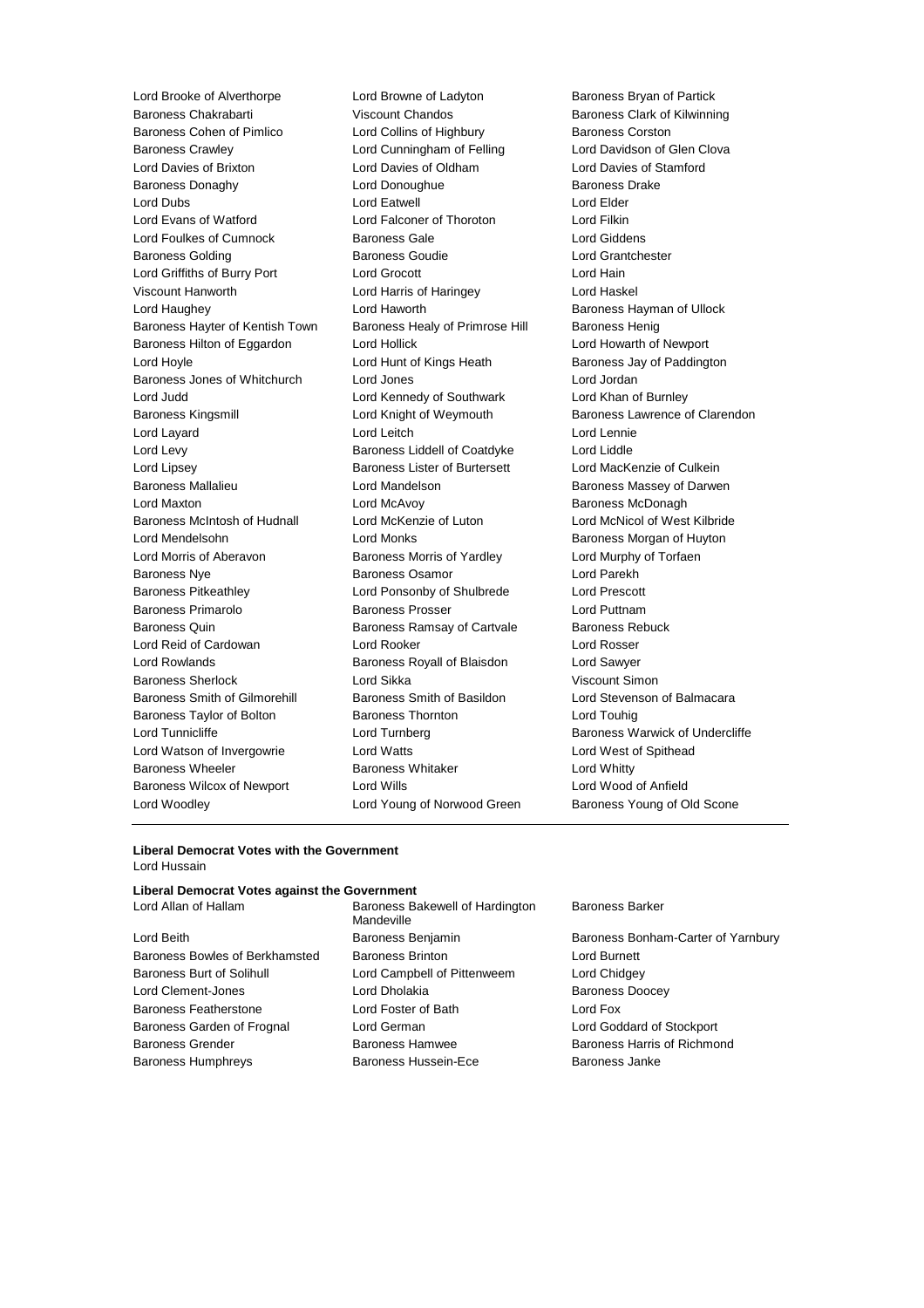| Baroness Jolly                |
|-------------------------------|
| <b>Baroness Ludford</b>       |
| Lord Newby                    |
| Lord Paddick                  |
| Baroness Pinnock              |
| Lord Razzall                  |
| Lord Roberts of Llandudno     |
| Lord Sharkey                  |
| Lord Stephen                  |
| Lord Strasburger              |
| Lord Taverne                  |
| Baroness Thomas of Winchester |
| Viscount Thurso               |
| Lord Tyler                    |
| <b>Baroness Walmsley</b>      |
|                               |

Lord Jones of Cheltenham Baroness Kramer Lord Marks of Henley-on-Thames Baroness Miller of Chilthorne Domer **Baroness Northover Lord Oates** Lord Palmer of Childs Hill Baroness Parminter Lord Purvis of Tweed Baroness Randerson Lord Razzall Lord Redesdale Lord Rennard Baroness Scott of Needham Market Lord Scriven Baroness Sheehan Lord Shipley Lord Stoneham of Droxford Lord Storey Lord Stunell **Baroness** Suttie Lord Taylor of Goss Moor Lord Teverson Lord Thomas of Gresford Baroness Thornhill Lord Tope Baroness Tyler of Enfield Lord Verjee **Lord Verget Lord Wallace of Saltaire** Lord Willis of Knaresborough Lord Wrigglesworth

# **Crossbench Votes with the Government**<br>
Lord Anderson of Ipswich
Lord Carey of Clifton

Lord Anderson of Ipswich Lord Carey of Clifton Lord Carrington Baroness Cavendish Little Venice Viscount Craigavon Earl Erroll

Baroness Hogg Lord Kilclooney Lord Mawson Baroness O'Neill of Bengarve Lord Powell of Bayswater

#### **Crossbench Votes against the Government**

Lord Woolf **Baroness Young of Hornsey** 

Lord Aberdare Lord Alton of Liverpool Lord Best Lord Bichard **Lord Birt Lord Birt Baroness Boycott** Lord Broers Lord Brown of Eaton-under-Heywood Baroness Bull Lord Butler of Brockwell Baroness Butler-Sloss Lord Cameron of Dillington Baroness Campbell of Surbiton Lord Carlile of Berriew Lord Chartres Earl Clancarty Baroness Clark of Calton Viscount Colville of Culross Earl Cork and Orrery **Baroness Coussins** Baroness Cox Lord Craig of Radley Lord Crisp Lord Cromwell Lord Curry of Kirkharle **Lord Dannatt Lord Dannatt** Baroness Deech Lord Etherton **Lord Field of Birkenhead** Baroness Finlay of Llandaff Lord Geidt Lord Green of Hurstpierpoint Baroness Greengross Lord Greenway Baroness Grey-Thompson Baroness Hallett Lord Hannay of Chiswick **Baroness Hayman** Baroness Hollins Lord Hope of Craighead Lord Janvrin Lord Judge Lord Kakkar Lord Kerr of Kinlochard Lord Kerslake Lord Laming **Baroness Lane-Fox of Soho** Lord Lisvane Lord Loomba **Lord Mair** Baroness Manningham-Buller Baroness Masham of Ilton Lord McDonald of Salford Baroness Meacher Baroness Murphy Baroness O'Loan Lord Patel Baroness Prashar Lord Ramsbotham Lord Ravensdale Lord Rees of Ludlow Lord Ricketts Lord Rowe-Beddoe Earl Sandwich Lord Singh of Wimbledon Lord Smith of Kelvin Duke of Somerset Baroness Stern Lord Thurlow Lord Vaux of Harrowden **Lord Walker of Aldringham** Baroness Watkins of Tavistock Duke of Wellington Baroness Wheatcroft Lord Wilson of Dinton

#### **Bishop Votes with the Government**

| <b>Bishop Votes against the Government</b> |                             |                   |  |  |  |
|--------------------------------------------|-----------------------------|-------------------|--|--|--|
| Bishop of Derby                            | <b>Bishop of Gloucester</b> | Bishop of Lincoln |  |  |  |
| Bishop of St Albans                        | Bishop of Worcester         |                   |  |  |  |